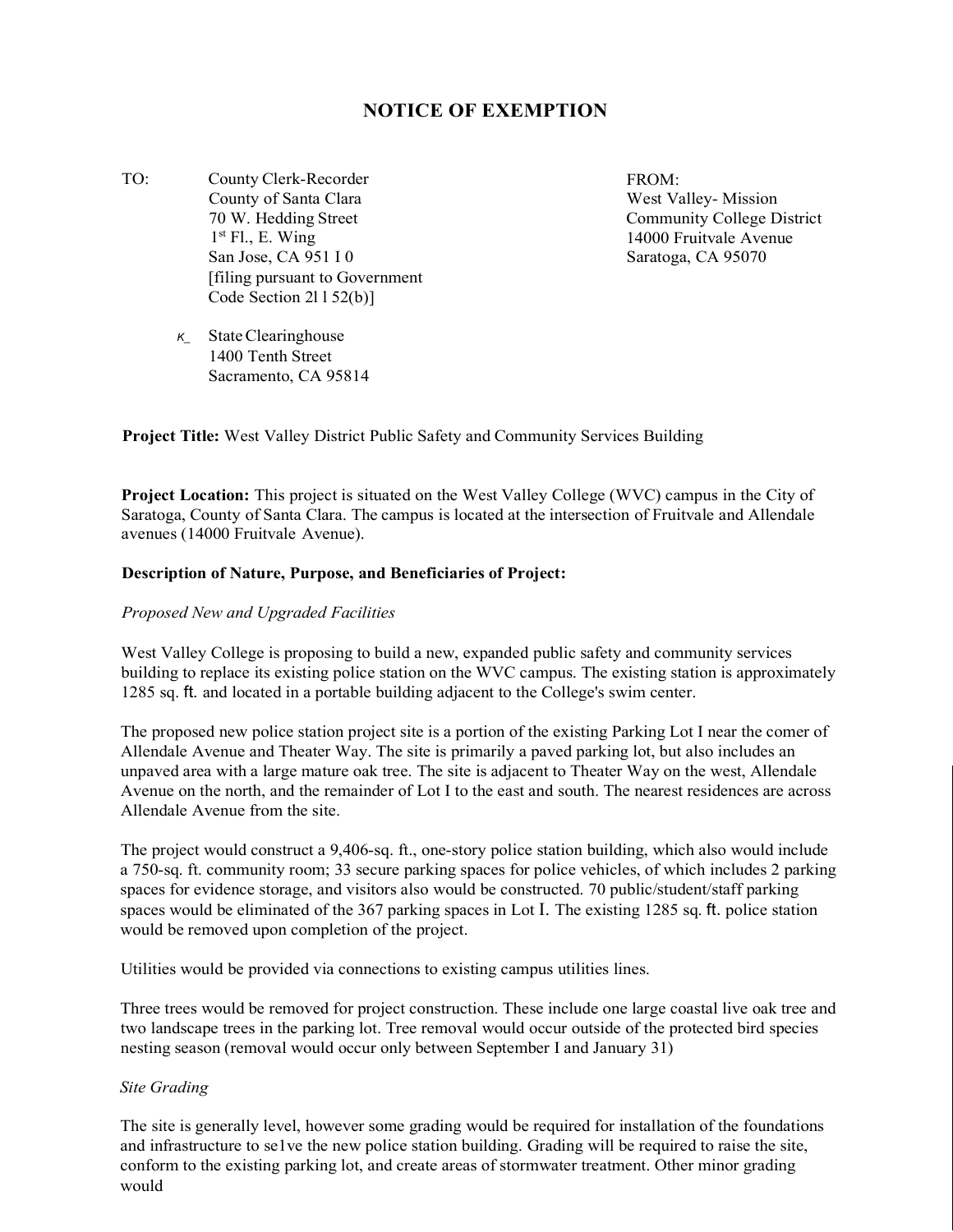be required for landscaping. A total of roughly 1,500 cubic yards of material would be cut, and 4,500 cubic yards of fill is required. All graded removal would be reused on the site.

## *Stormwater Management*

Overall site impervious areas will decrease from 39,150 sq. ft. to 37,320 sq. ft. Therefore, the project would slightly increase runoff compared to the existing site. In coordination with the planting design, the project will implement a Low Impact Development bio-treatment area adjacent to the development area to capture and treat runoff from new impervious areas. New storm drain pipes would be plumbed from the bio-treatment areas to connect and discharge to the existing on-site storm drain.

The project area will exceed **1** acre and therefore will require coverage under the construction general permit. A SWPPP should be prepared. A Qualified SWPPP Developer (QSD) will prepare the SWPPP binder and complete the project Notice of lntent on the State's online SMARTS system. A Qualified SWPPP Practitioner (QSP) will be designated during construction to implement and monitor Best Management Practices (BMPs), sample and analyze stormwater runoff, and provide required reporting and uploads to the online SMARTS system. Under the State's NPDES Municipal Stormwater program, WVC is a non-traditional small MS4 that has not been designated for regulation and therefore has no waste discharge requirements under the Municipal Program's Phase II General Permit.

## *Construction Timing and Duration*

The project would be constructed in a single phase over a 15-month period, from September 2022 through December 2023. Work hours would comply with the Santa Clara County Noise Ordinance (County Code Sec. B11-154), which requires construction that generates noise be limited to weekdays and Saturdays between 7 am and 7pm, and also limits equipment noise.

## *Operational Changes*

The project would not alter the College's enrollment or classroom capacity, nor would it change the number of police officers, support staff, and other WVC staff on the campus. Approximately 31Campus Police Department staff would be relocated from the existing station to the new station, along with 2 other WVC staff. One staff member relocating to the new building includes the Director of Health Services and the other staff member is from Locksmith/Security. The new station would also have a Community Room.

## *Project Objectives and Benefits*

The proposed project would eliminate space constraints at the existing police station, and provide the college with a state-of-the-art police station, along with public meeting space.

| <b>Name of Public Agency Approving Project:</b> | West Valley - Mission<br><b>Community College District</b>                                     |
|-------------------------------------------------|------------------------------------------------------------------------------------------------|
| Name of Person or Agency Carrying out Project:  | Gaye Dabalos, Director, Facilities<br>West Valley-Mission<br><b>Community College District</b> |

## **Exempt Status:** (Check one)

Ministerial (§15073, State Guidelines; §4.5, Local Guidelines)

Declared Emergency (§15269[a], State Guidelines; §4.4[A], Local Guidelines)

Emergency Project (§15269 [b] and [c], State Guidelines; §4.4[B] and [CJ, Local Guidelines)